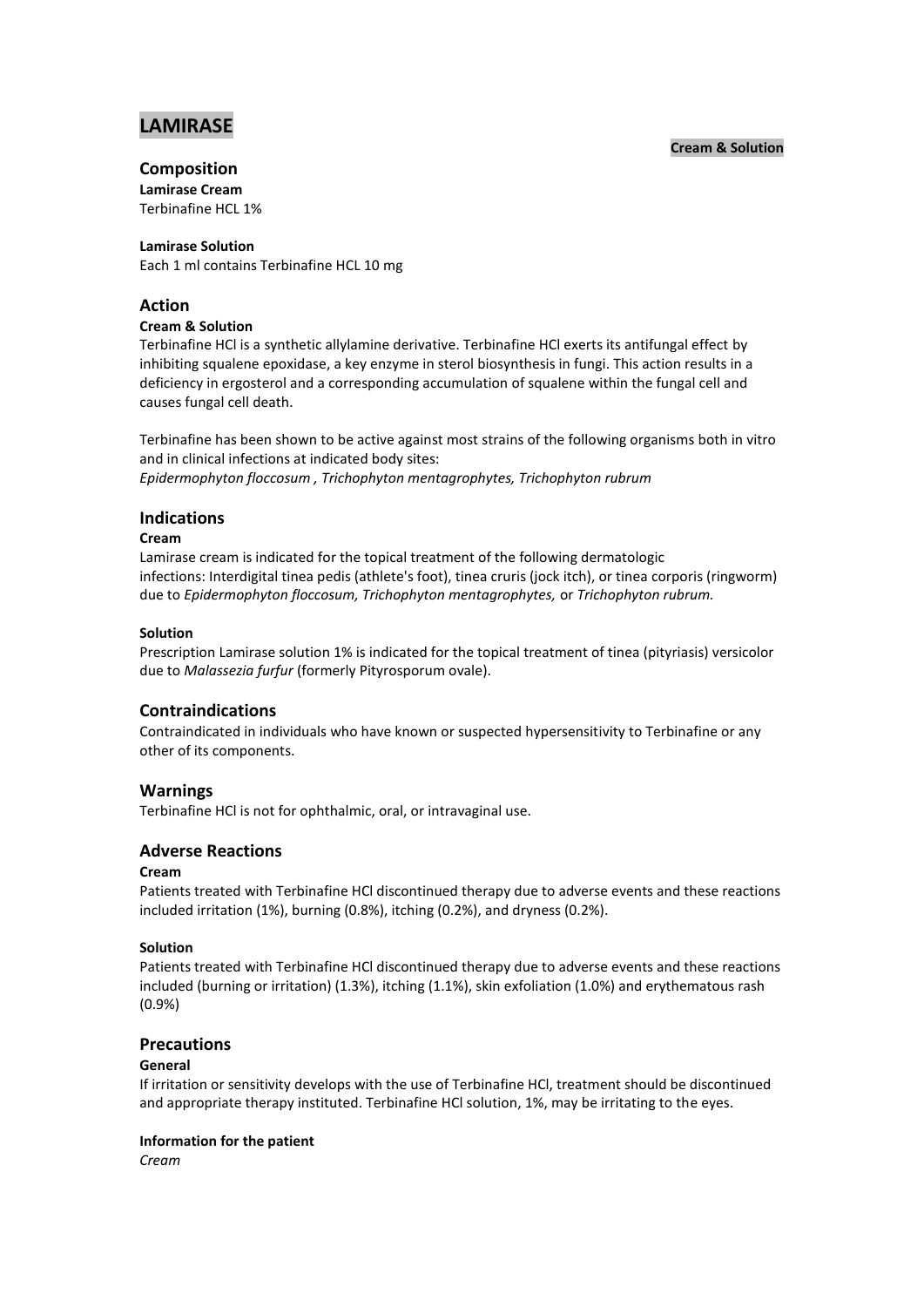Use Lamirase cream as directed by the physician and avoid contact with the eyes, nose, mouth, or other mucous membranes.

Use the medication for the treatment time recommended by the physician.

 Inform the physician if the area of application shows signs of increased irritation or possible sensitization (redness, itching, burning, blistering, swelling, or oozing).

Avoid the use of occlusive dressings unless otherwise directed by the physician.

#### *Solution*

 Use Lamirase solution 1%, as directed by the physician and avoid contact with the eyes, nose, mouth, or other mucous membranes. The spray form should not be used on the face. In case of accidental contact with the eyes, rinse eyes thoroughly with running water and consult a physician if any symptoms persist.

Apply Lamirase solution 1%, twice daily.

Cleanse and dry the affected areas thoroughly before applying Lamirase solution.

Sufficient solution should be applied to wet the treatment area(s) thoroughly, and to cover the affected skin and surrounding area.

 Use the medication for the full treatment time (1 week) even though symptoms may have improved.

 Inform the physician if the area of application shows signs of increased irritation or possible sensitization (redness, itching, burning, blistering, swelling, or oozing).

Notify the physician if there is no improvement after 1 week of treatment.

Avoid the use of occlusive dressings unless otherwise directed by the physician.

## **Pregnancy**

*Category B*

Animal reproduction studies have failed to demonstrate a risk to the fetus and there are no adequate and well-controlled studies in pregnant women.

## **Nursing mothers**

Because of the small amount of data on human neonatal exposure, a decision should be made whether to discontinue nursing or to discontinue the drug, taking into account the importance of the drug to the mother.

Nursing mothers should avoid application of Terbinafine HCl to the breast.

## **Pediatric use**

The safety and efficacy of Terbinafine HCl have not been established in pediatric patients.

# **Drug Interactions**

Potential interactions between Terbinafine HCl cream and solution with other drugs have not been systematically evaluated.

## **Dosage and Administration**

## **Cream**

In the treatment of interdigital tinea pedis (athlete's foot), Lamirase cream should be applied to cover the affected and immediately surrounding areas twice daily until **clinical signs and symptoms are significantly improved.** In many patients, this occurs by Day 7 of drug therapy. The duration of drug therapy should be for a minimum of 1 week and should not exceed 4 weeks.

In the treatment of tinea cruris (jock itch) or tinea corporis (ringworm), Lamirase cream should be applied to cover the affected and immediately surrounding areas once or twice daily **until clinical signs and symptoms are significantly improved.** In many patients, this occurs by Day 7 of drug therapy. The duration of drug therapy should be for a minimum of 1 week and should not exceed 4 weeks.

*Note:* Many patients treated with shorter durations of therapy (1-2 weeks) continue to improve during the 2-4 weeks after drug therapy has been completed. As a consequence, patients should not